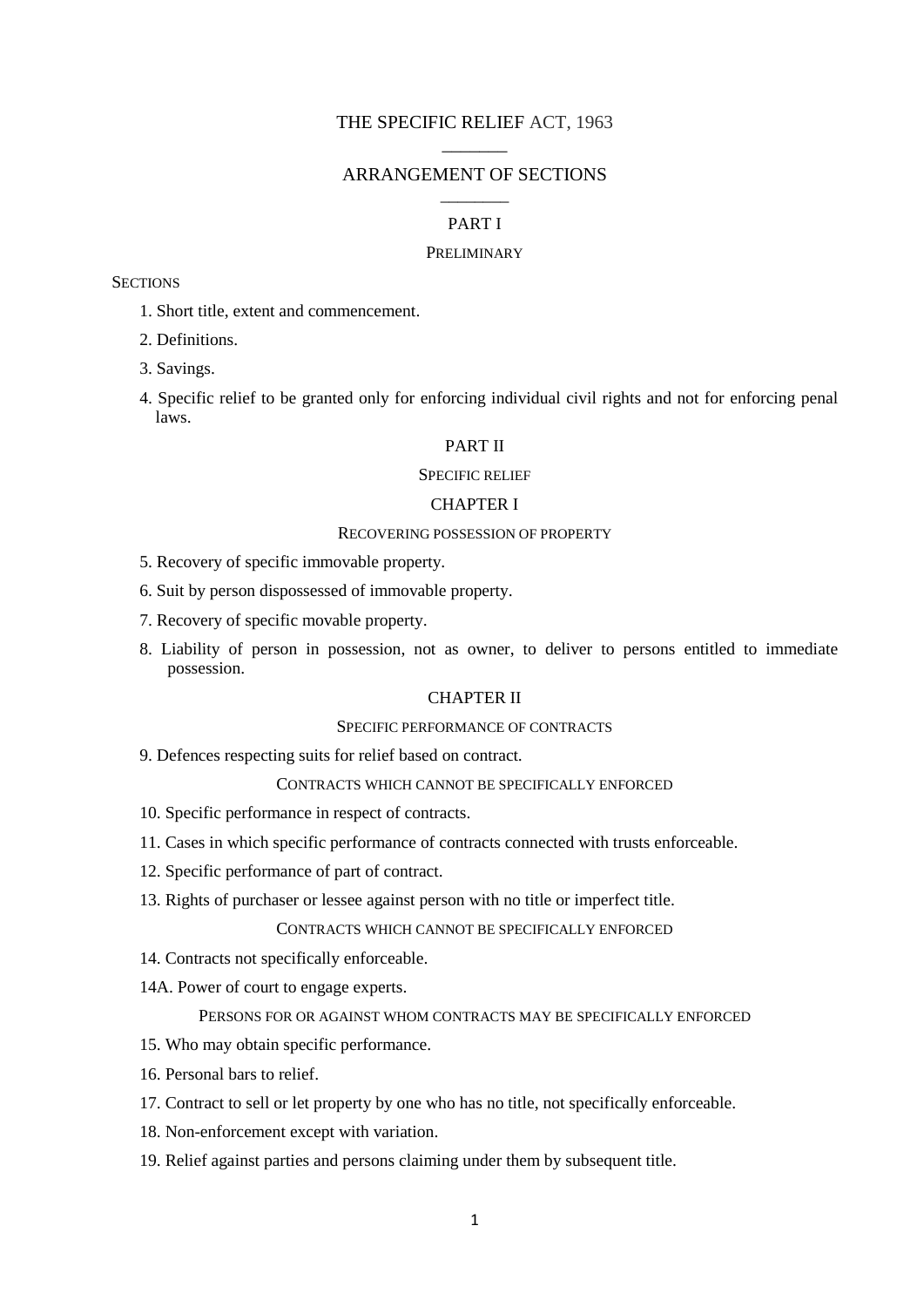### **SECTIONS**

- 20. Substituted performance of contract.
- 20A. Special provisions for contract relating to infrastructure project.
- 20B. Special Courts.
- 20C. Expeditious disposal of suits.
- 21. Power to award compensation in certain cases.
- 22. Power to grant relief for possession, partition, refund of earnest money, etc.
- 23. Liquidation of damages not a bar to specific performance.
- 24. Bar of suit for compensation for breach after dismissal of suit for specific performance.

ENFORCEMENT OF AWARDS AND DIRECTIONS TO EXECUTE SETTLEMENTS

25. Application of preceding sections to certain awards and testamentary directions to execute settlements.

### CHAPTER III

### RECTIFICATION OF INSTRUMENTS

26. When instrument may be rectified.

#### CHAPTER IV

### RESCISSION OF CONTRACTS

- 27. When rescission may be adjudged or refused.
- 28. Rescission in certain circumstances of contracts for the sale or lease of immovable property, the specific performance of which has been decreed.
- 29. Alternative prayer for rescission in suit for specific performance.
- 30. Court may require parties rescinding to do equity.

### CHAPTER V

#### CANCELLATION OF INSTRUMENTS

- 31. When cancellation may be ordered.
- 32. What instruments may be partially cancelled.
- 33. Power to require benefit to be restored or compensation to be made when instrument is cancelled or is successfully resisted as being void or voidable.

### CHAPTER VI

### DECLARATORY DECREES

- 34. Discretion of court as to declaration of status or right.
- 35. Effect of declaration.

### PART III

### PREVENTIVE RELIEF

#### CHAPTER VII

#### INJUNCTIONS GENERALLY

36. Preventive relief how granted.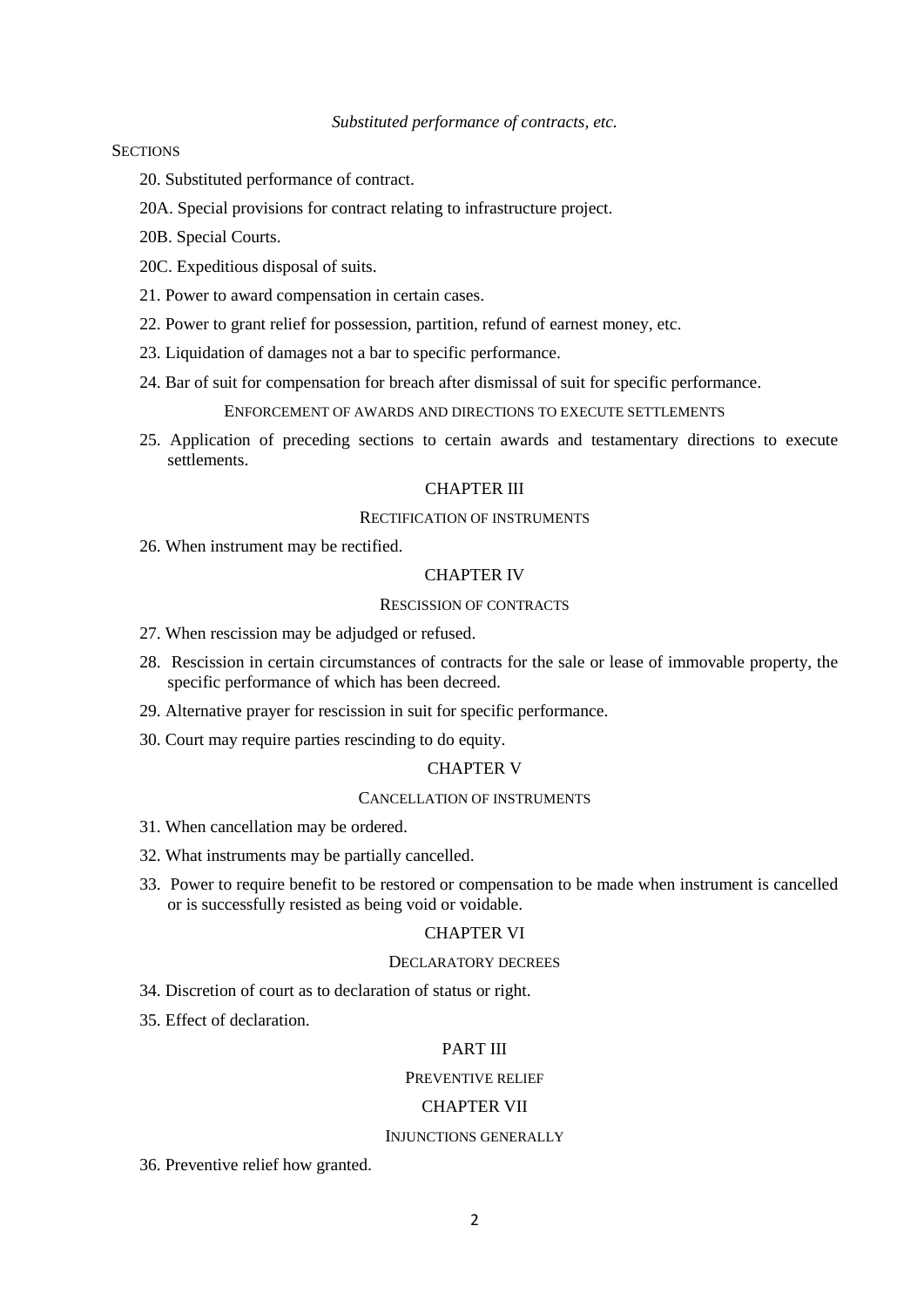**SECTIONS** 

37. Temporary and perpetual injunctions.

## CHAPTER VIII

## PERPETUAL INJUNCTIONS

- 38. Perpetual injunction when granted.
- 39. Mandatory injunctions.
- 40. Damages in lieu of, or in addition to, injunction.
- 41. Injunction when refused.
- 42. Injunction to perform negative agreement.
- 43. [*Repealed.*].
- 44. [*Repealed.*].

THE SCHEDULE.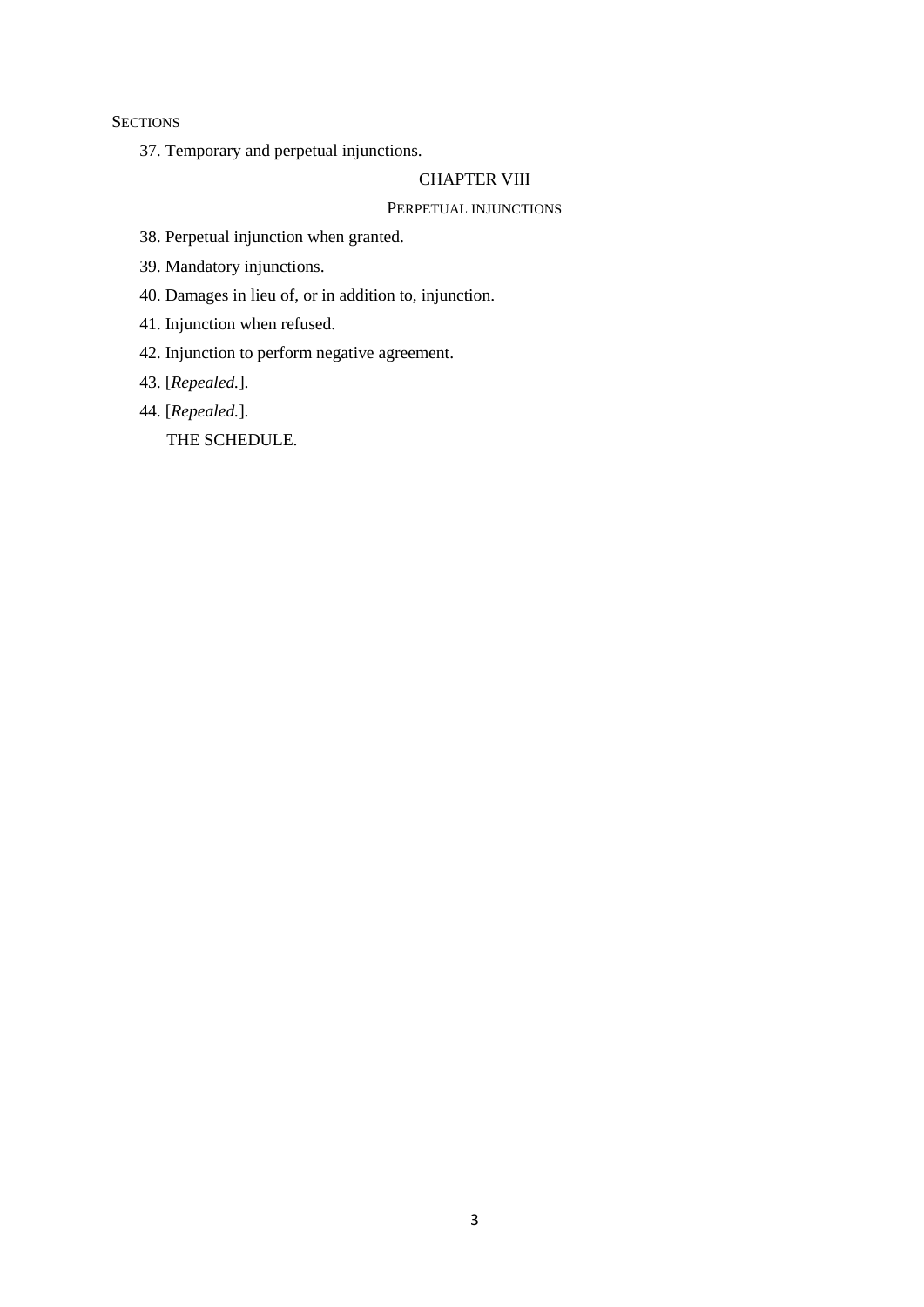### THE SPECIFIC RELIEF ACT, 1963

### ACT NO. 47 OF 1963

[13*th December,* 1963.]

An Act to define and amend the law relating to certain kinds of specific relief.

BE it enacted by Parliament in the Fourteenth Year of the Republic of India as follow:—

### PART I

### PRELIMINARY

**1. Short title, extent and commencement.—**(*1*) This Act may be called the Specific Relief Act, 1963.

(*2*) It extends to the whole of India except the State of Jammu and Kashmir.

 $(3)$  It shall come into force on such date<sup>1</sup> as the Central Government may, by notification in the Official Gazette, appoint.

**2. Definitions.—**In this Act, unless the context otherwise requires,—

(*a*) "obligation" includes every duty enforceable by law;

(*b*) "settlement" means an instrument (other than a will or codicil as defined by the Indian Succession Act, 1925 (39 of 1925), whereby the destination or devolution of successive interests in movable or immovable property is disposed of or is agreed to be disposed of;

(*c*) "trust" has the same meaning as in section 3 of the Indian Trusts Act, 1882 (2 of 1882), and includes an obligation in the nature of a trust within the meaning of Chapter IX of that Act;

(*d*) "trustee" includes every person holding property in trust;

(*e*) all other words and expressions used herein but not defined, and defined in the Indian Contract Act, 1872 (9 of 1872), have the meanings respectively assigned to them in that Act.

**3. Savings.**—Except as otherwise provided herein, nothing in this Act shall be deemed—

(*a*) to deprive any person of any right to relief, other than specific performance, which he may have under any contract; or

(*b*) to affect the operation of the Indian Registration Act, 1908 (16 of 1908), on documents.

**4. Specific relief to be granted only for enforcing individual civil rights and not for enforcing penal laws.—**Specific relief can be granted only for the purpose of enforcing individual civil rights and not for the mere purpose of enforcing a penal law.

### PART II

#### SPECIFIC RELIEF

### CHAPTER I

#### RECOVERING POSSESSION OF PROPERTY

**5. Recovery of specific immovable property.—**A person entitled to the possession of specific immovable property may recover it in the manner provided by the Code of Civil Procedure, 1908 (5 of 1908).

**6. Suit by person dispossessed of immovable property.—**(*1*) If any person is dispossessed without his consent of immovable property otherwise than in due course of law, he or any person <sup>2</sup>[through whom

<sup>1. 1</sup>st March, 1964, *vide* notification No. S.O. 189, dated 13th January, 1964, *see* Gazette of India, Extraordinary, Part II, sec. 3(*ii*).

<sup>2.</sup> Ins. by Act 18 of 2018, s. 2 (w.e.f. 1-10-2018).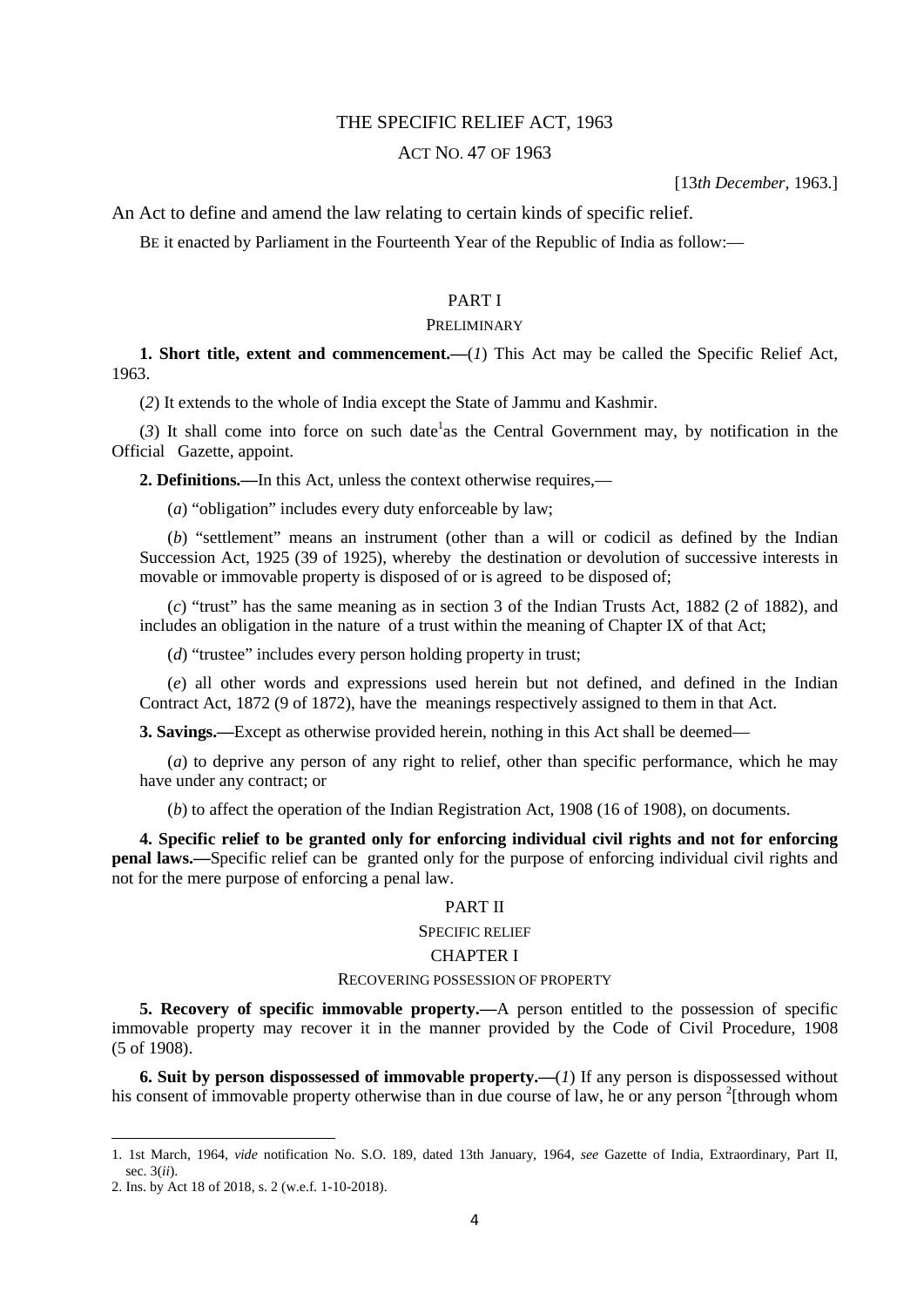he has been in possession or any person] claiming through him may, by suit, recover possession thereof, notwithstanding any other title that may be set up in such suit.

(*2*) No suit under this section shall be brought—

(*a*) after the expiry of six months from the date of dispossession; or

(*b*) against the Government.

(*3*) No appeal shall lie from any order or decree passed in any suit instituted under this section, nor shall any review of any such order or decree be allowed.

(*4*) Nothing in this section shall bar any person from suing to establish his title to such property and to recover possession thereof.

**7. Recovery of specific movable property.—**A person entitled to the possession of specific movable property may recover it in the manner provided by the Code of Civil Procedure, 1908 (5 of 1908).

*Explanation* 1.—A trustee may sue under this section for the possession of movable property to the beneficial interest in which the person for whom he is trustee is entitled.

*Explanation* 2.—A special or temporary right to the present possession of movable property is sufficient to support a suit under this section.

**8. Liability of person in possession, not as owner, to deliver to persons entitled to immediate possession.—**Any person having the possession or control of a particular article of movable property, of which he is not the owner, may be compelled specifically to deliver it to the person entitled to its immediate possession, in any of the following cases:—

(*a*) when the thing claimed is held by the defendant as the agent or trustee of the plaintiff;

(*b*) when compensation in money would not afford the plaintiff adequate relief for the loss of the thing claimed;

(*c*) when it would be extremely difficult to ascertain the actual damage caused by its loss;

(*d*) when the possession of the thing claimed has been wrongfully transferred from the plaintiff.

*Explanation.*—Unless and until the contrary is proved, the court shall, in respect of any article of movable property claimed under clause (*b*) or clause (*c*) of this section, presume—

(*a*) that compensation in money would not afford the plaintiff adequate relief for the loss of the thing claimed, or, as the case may be;

(*b*) that it would be extremely difficult to ascertain the actual damage caused by its loss.

### CHAPTER II

### SPECIFIC PERFORMANCE OF CONTRACTS

**9. Defences respecting suits for relief based on contract.—**Except as otherwise provided herein where any relief is claimed under this Chapter in respect of a contract, the person against whom the relief is claimed may plead by way of defence any ground which is available to him under any law relating to contracts.

### CONTRACTS WHICH CAN BE SPECIFICALLY ENFORCED

<sup>1</sup>[10. Specific performance in respect of contracts.—The specific performance of a contract shall be enforced by the court subject to the provisions contained in sub-section (*2*) of section 11, section 14 and section 16.]

<sup>1.</sup> Subs. by Act 18 of 2018, s 3, for section 10 (w.e.f. 1-10-2018).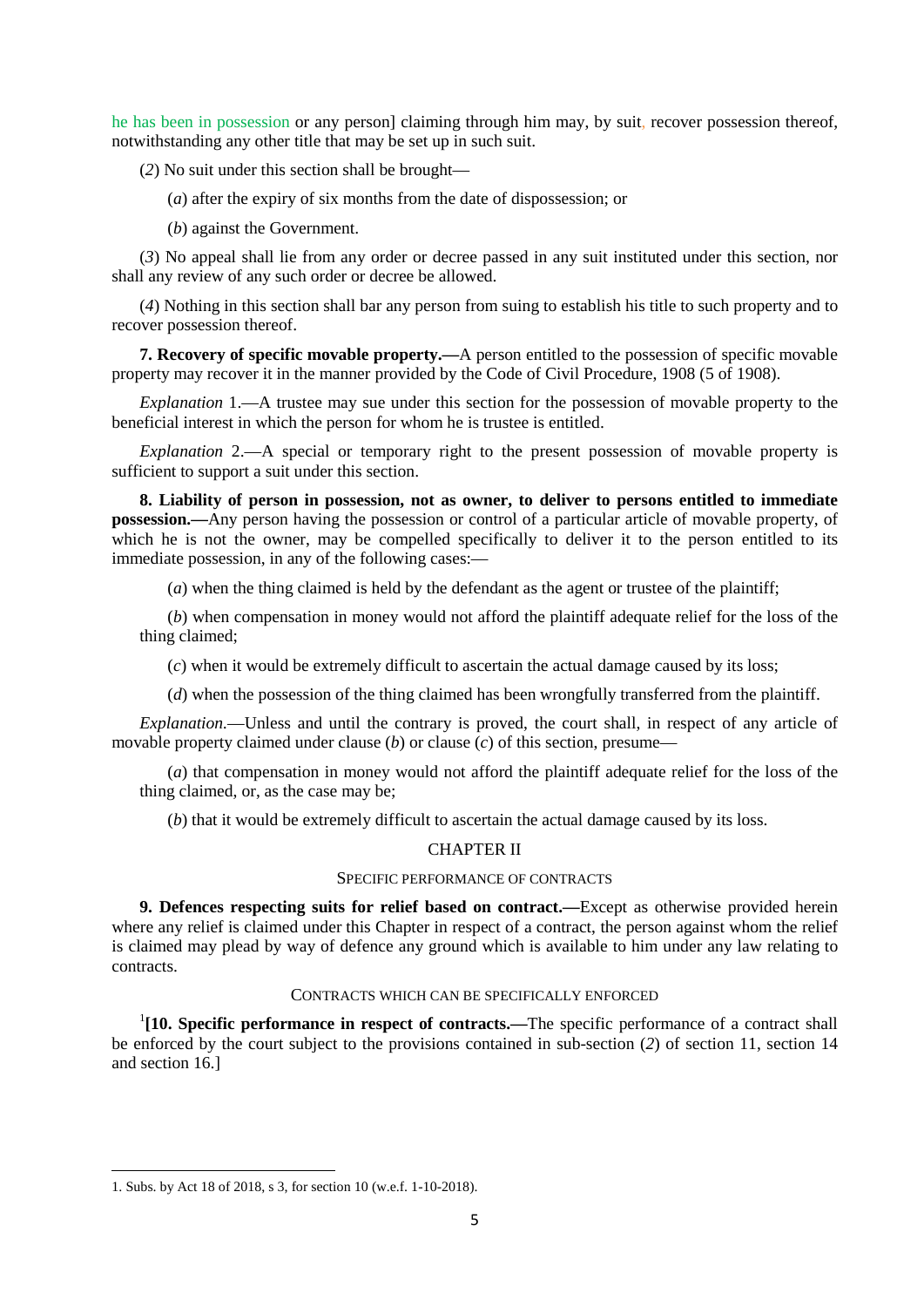**11. Cases in which specific performance of contracts connected with trusts enforceable.—**(*1*) Except as otherwise provided in this Act, specific performance of a  $^1$ [contract shall], be enforced when the act agreed to be done is in the performance wholly or partly of a trust.

(*2*) A contract made by a trustee in excess of his powers or in breach of trust cannot be specifically enforced.

**12. Specific performance of part of contract.—**(*1*) Except as otherwise hereinafter provided in this section, the court shall not direct the specific performance of a part of a contract.

(*2*) Where a party to a contract is unable to perform the whole of his part of it, but the part which must be left unperformed be a only a small proportion to the whole in value and admits of compensation in money, the court may, at the suit of either party, direct the specific performance of so much of the contract as can be performed, and award compensation in money for the deficiency.

(*3*) Where a party to a contract is unable to perform the whole of his part of it, and the part which must be left unperformed either—

(*a*) forms a considerable part of the whole, though admitting of compensation in money; or

(*b*) does not admit of compensation in money;

he is not entitled to obtain a decree for specific performance; but the court may, at the suit of the other party, direct the party in default to perform specifically so much of his part of the contract as he can perform, if the other party—

(*i*) in a case falling under clause (*a*), pays or has paid the agreed consideration for the whole of the contract reduced by the consideration for the part which must be left unperformed and in a case falling under clause  $(b)$  <sup>2</sup>[pays or has paid] the consideration for the whole of the contract without any abatement; and

(*ii*) in either case, relinquishes all claims to the performance of the remaining part of the contract and all right to compensation, either for the deficiency or for the loss or damage sustained by him through the default of the defendant.

(*4*) When a part of a contract which, taken by itself, can and ought to be specifically performed, stands on a separate and independent footing from another part of the same contract which cannot or ought not to be specifically performed the court may direct specific performance of the former part.

*Explanation.*—For the purposes of this section, a party to a contract shall be deemed to be unable to perform the whole of his part of it if a portion of its subject-matter existing at the date of the contract has ceased to exist at the time of its performance.

**13. Rights of purchaser or lessee against person with no title or imperfect title.—**(*1*) Where a person contracts to sell or let certain immovable property having no title or only an imperfect title, the purchaser or lessee (subject to the other provisions of this Chapter), has the following rights, namely:—

(*a*) if the vendor or lessor has subsequently to the contract acquired any interest in the property, the purchaser or lessee may compel him to make good the contract out of such interest;

(*b*) where the concurrence of other person is necessary for validating the title, and they are bound to concur at the request of the vendor or lessor, the purchaser or lessee may compel him to procure such concurrence, and when a conveyance by other persons is necessary to validate the title and they are bound to convey at the request of the vendor or lessor, the purchaser or lessee may compel him to procure such conveyance;

(*c*) where the vendor professes to sell unencumbered property, but the property is mortgaged for an amount not exceeding the purchase money and the vendor has in fact only a right to redeem it, the

<sup>1.</sup> Subs. by Act 18 of 2018, s. 4, for "contract may, in the discretion of the court" (w.e.f. 1-10-2018).

<sup>2.</sup> Ins. by Act 52 of 1964, s. 3 and the Second Schedule (w.e.f. 29-12-1964).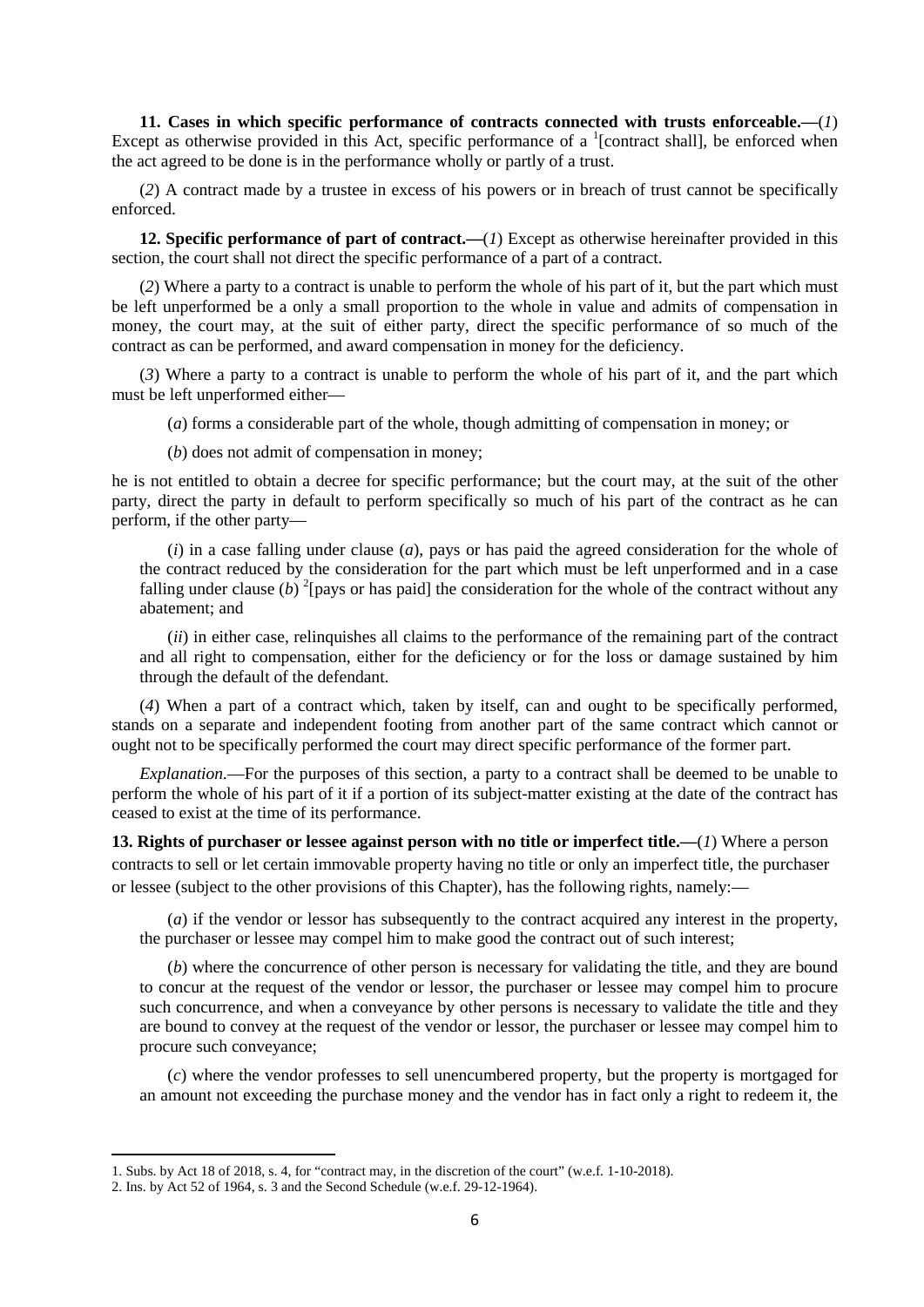purchaser may compel him to redeem the mortgage and to obtain a valid discharge, and, where necessary, also a conveyance from the mortgagee;

(*d*) where the vendor or lessor sues for specific performance of the contract and the suit is dismissed on the ground of his want of title or imperfect title, the defendant has a right to a return of his deposit, if any, with interest thereon, to his costs of the suit, and to a lien for such deposit, interest and costs on the interest, if any, of the vendor or lesser in the property which is the subject-matter of the contract.

(*2*) The provisions of sub-section (*1*) shall also apply, as far as may be, to contracts for the sale or hire of movable property.

### CONTRACTS, WHICH CANNOT BE SPECIFICALLY ENFORCED

<sup>1</sup>[14. Contracts not specifically enforceable.—The following contracts cannot be specifically enforced, namely:—

(*a*) where a party to the contract has obtained substituted performance of contract in accordance with the provisions of section 20;

(*b*) a contract, the performance of which involves the performance of a continuous duty which the court cannot supervise;

(*c*) a contract which is so dependent on the personal qualifications of the parties that the court cannot enforce specific performance of its material terms; and

(*d*) a contract which is in its nature determinable.

**14A. Power of court to engage experts.—**(*1*) Without prejudice to the generality of the provisions contained in the Code of Civil Procedure, 1908 (5 of 1908), in any suit under this Act, where the court considers it necessary to get expert opinion to assist it on any specific issue involved in the suit, it may engage one or more experts and direct to report to it on such issue and may secure attendance of the expert for providing evidence, including production of documents on the issue.

(*2*) The court may require or direct any person to give relevant information to the expert or to produce, or to provide access to, any relevant documents, goods or other property for his inspection.

(*3*) The opinion or report given by the expert shall form part of the record of the suit; and the court, or with the permission of the court any of the parties to the suit, may examine the expert personally in open court on any of the matters referred to him or mentioned in his opinion or report, or as to his opinion or report, or as to the manner in which he has made the inspection.

(*4*) The expert shall be entitled to such fee, cost or expense as the court may fix, which shall be payable by the parties in such proportion, and at such time, as the court may direct.]

### PERSONS FOR OR AGAINST WHOM CONTRACTS MAY BE SPECIFICALLY ENFORCED

**15. Who may obtain specific performance.—**Except as otherwise provided by this Chapter, the specific performance of a contract may be obtained by—

(*a*) any party thereto;

(*b*) the representative in interest or the principal, of any party thereto:

Provided that where the learning, skill, solvency or any personal quality of such party is a material ingredient in the contract, or where the contract provides that his interest shall not be assigned, his representative in interest or his principal shall not be entitled to specific performance of the contract, unless such party has already performed his part of the contract, or the performance thereof by his representative in interest, or his principal, has been accepted by the other party;

(*c*) where the contract is a settlement on marriage, or a compromise of doubtful rights between members of the same family, any person beneficially entitled thereunder;

<sup>1.</sup> Subs. by Act 18 of 2018, s. 5, for section 14 (w.e.f. 1-10-2018).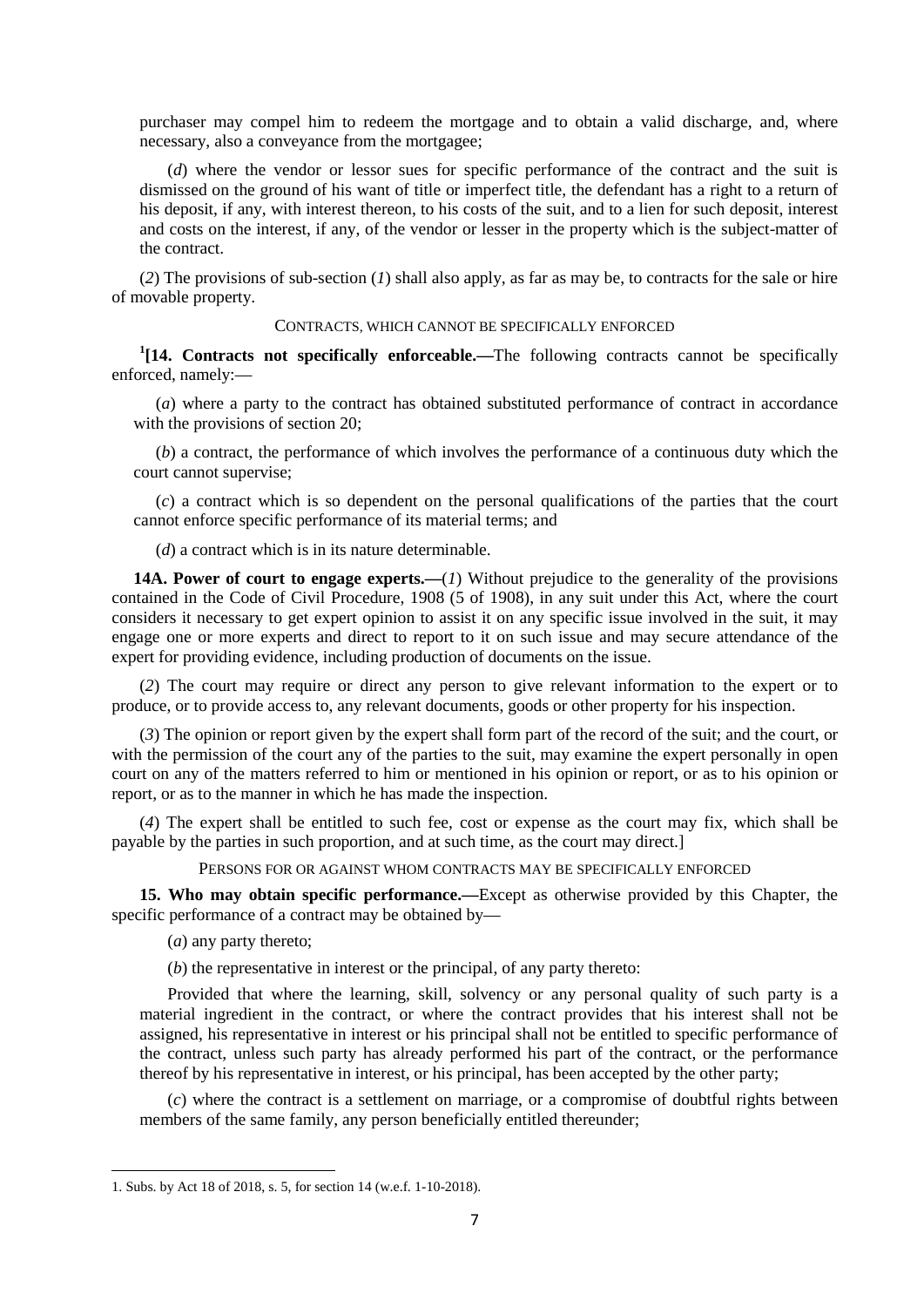(*d*) where the contract has been entered into by a tenant for life in due exercise of a power, the remainderman;

(*e*) a reversioner in possession, where the agreement is a covenant entered into with his predecessor in title and the reversioner is entitled to the benefit of such covenant;

(*f*) a reversioner in remainder, where the agreement is such a covenant, and the reversioner is entitled to the benefit thereof and will sustain material injury by reason of its breach;

 $\frac{1}{f}$  (*fa*) when a limited liability partnership has entered into a contract and subsequently becomes amalgamated with another limited liability partnership, the new limited liability partnership which arises out of the amalgamation.]

(*g*) when a company has entered into a contract and subsequently becomes amalgamated with another company, the new company which arises out of the amalgamation;

(*h*) when the promoters of a company have, before its incorporation, entered into a contract for the purposes of the company, and such contract is warranted by the terms of the incorporation, the company:

Provided that the company has accepted the contract and has communicated such acceptance to the other party to the contract.

**16. Personal bars to relief.—**Specific performance of a contract cannot be enforced in favour of a person—

 $2^2$ [(*a*) who has obtained substituted performance of contract under section 20; or]

(*b*) who has become incapable of performing, or violates any essential term of, the contract that on his part remains to be performed, or acts in fraud of the contract, or wilfully acts at variance with, or in subversion of, the relation intended to be established by the contract; or

 $(c)$ <sup>3</sup>[who fails to prove] that he has performed or has always been ready and willing to perform the essential terms of the contract which are to be performed by him, other than terms of the performance of which has been prevented or waived by the defendant.

*Explanation.*—For the purposes of clause (*c*),—

(*i*) where a contract involves the payment of money, it is not essential for the plaintiff to actually tender to the defendant or to deposit in court any money except when so directed by the court;

 $(iii)$  the plaintiff  $\frac{4}{3}$  [must prove] performance of, or readiness and willingness to perform, the contract according to its true construction.

**17. Contract to sell or let property by one who has no title, not specifically enforceable.—**(*1*) A contract to sell or let any immovable property cannot be specifically enforced in favour of a vendor or lessor—

(*a*) who, knowing himself not to have any title to the property, has contracted to sell or let the property;

(*b*) who, though he entered into the contract believing that he had a good title to the property, cannot at the time fixed by the parties or by the court for the completion of the sale or letting, give the purchaser or lessee a title free from reasonable doubt.

(*2*) The provisions of sub-section (*1*) shall also apply, as far as may be, to contracts for the sale or hire of movable property.

<sup>1.</sup> Ins. by Act 18 of 2018, s. 6 (w.e.f. 1-10-2018).

<sup>2.</sup> Subs. by s. 7, *ibid*., for clause (*a*) (w.e.f. 1-10-2018).

<sup>3.</sup>Subs. by s. 7, *ibid*., for "who fails to aver and prove" (w.e.f. 1-10-2018).

<sup>4.</sup> Subs by s. 7, *ibid.*, for "must aver" (w.e.f. 1-10-2018).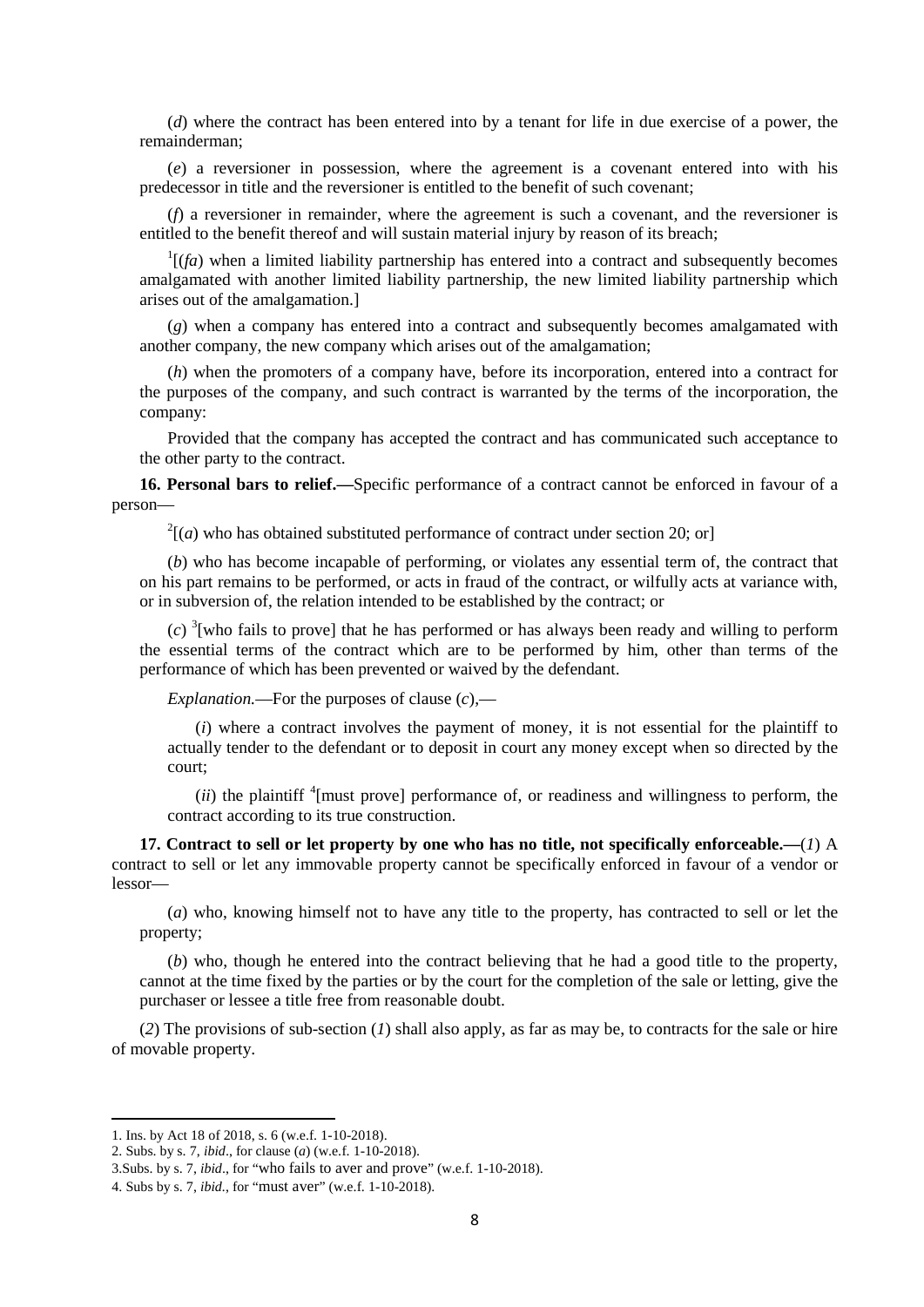**18. Non-enforcement except with variation.—Where a plaintiff seeks specific performance of a** contract in writing, to which the defendant sets up a variation, the plaintiff cannot obtain the performance sought, except with the variation so set up, in the following cases, namely:—

(*a*) where by fraud, mistake of fact or mis-representation, the written contract of which performance is sought is in its terms or effect different from what the parties agreed to, or does not contain all the terms agreed to between the parties on the basis of which the defendant entered into the contact;

(*b*) where the object of the parties was to produce a certain legal result which the contract as framed is not calculated to produce;

(*c*) where the parties have, subsequently to the execution of the contract, varied its terms.

**19. Relief against parties and persons claiming under them by subsequent title.—**Except as otherwise provided by this Chapter, specific performance of a contract may be enforced against—

(*a*) either party thereto;

(*b*) any other person claiming under him by a title arising subsequently to the contract, except a transferee for value who has paid his money in good faith and without notice of the original contract;

(*c*) any person claiming under a title which, though prior to the contract and known to the plaintiff, might have been displaced by the defendant;

 $<sup>1</sup>$ [(*ca*) when a limited liability partnership has entered into a contract and subsequently becomes</sup> amalgamated with another limited liability partnership, the new limited liability partnership which arises out of the amalgamation.]

(*d*) when a company has entered into a contract and subsequently becomes amalgamated with another company, the new company which arises out of the amalgamation;

(*e*) when the promoters of a company have, before its incorporation, entered into a contract for the purpose of the company and such contract is warranted by the terms of the incorporation, the company:

Provided that the company has accepted the contract and communicated such acceptance to the other party to the contract.

## 2 [*Substituted performance of contracts, etc.*]

 $3$ [20. Substituted performance of contract.— $(I)$  Without prejudice to the generality of the provisions contained in the Indian Contract Act, 1872 (9 of 1872), and, except as otherwise agreed upon by the parties, where the contract is broken due to non-performance of promise by any party, the party who suffers by such breach shall have the option of substituted performance through a third party or by his own agency, and, recover the expenses and other costs actually incurred, spent or suffered by him, from the party committing such breach.

(*2*) No substituted performance of contract under sub-section (*1*) shall be undertaken unless the party who suffers such breach has given a notice in writing, of not less than thirty days, to the party in breach calling upon him to perform the contract within such time as specified in the notice, and on his refusal or failure to do so, he may get the same performed by a third party or by his own agency:

Provided that the party who suffers such breach shall not be entitled to recover the expenses and costs under sub-section (*1*) unless he has got the contract performed through a third party or by his own agency.

(*3*) Where the party suffering breach of contract has got the contract performed through a third party or by his own agency after giving notice under sub-section (*1*), he shall not be entitled to claim relief of specific performance against the party in breach.

<sup>1.</sup> Ins. by Act 18 of 2018, s. 8 (w.e.f. 1-10-2018).

<sup>2.</sup> Subs. by s. 9, *ibid*., for "*Discretion and powers of Court*"(w.e.f. 1-10-2018).

<sup>3.</sup> Subs. by s. 10, *ibid.,* for section 20 (w.e.f. 1-10-2018).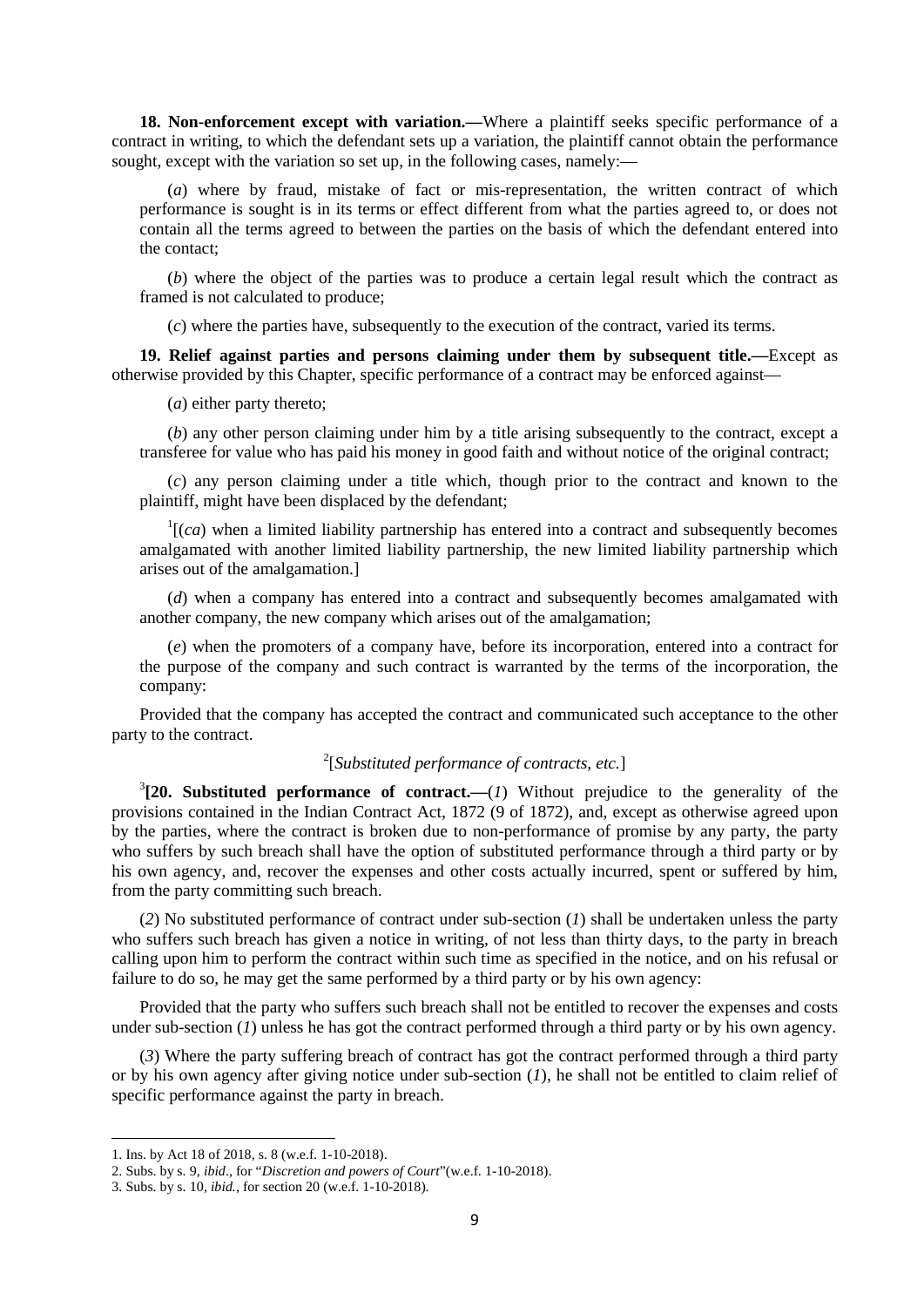(*4*) Nothing in this section shall prevent the party who has suffered breach of contract from claiming compensation from the party in breach.

**20A. Special provisions for contract relating to infrastructure project.—**(*1*) No injunction shall be granted by a court in a suit under this Act involving a contract relating to an infrastructure project specified in the Schedule, where granting injunction would cause impediment or delay in the progress or completion of such infrastructure project.

*Explanation*.—For the purposes of this section, section 20B and clause (*ha*) of section 41, the expression "infrastructure project" means the category of projects and infrastructure Sub-Sectors specified in the Schedule.

(*2*) The Central Government may, depending upon the requirement for development of infrastructure projects, and if it considers necessary or expedient to do so, by notification in the Official Gazette, amend the Schedule relating to any Category of projects or Infrastructure Sub-Sectors.

(*3*) Every notification issued under this Act by the Central Government shall be laid, as soon as may be after it is issued, before each House of Parliament, while it is in session, for a total period of thirty days which may be comprised in one session or in two or more successive sessions, and if, before the expiry of the session immediately following the session or the successive sessions aforesaid, both Houses agree in making any modification in the notification or both Houses agree that the notification should not be made, the notification shall thereafter have effect only in such modified form or be of no effect, as the case may be; so, however, that any such modification or annulment shall be without prejudice to the validity of anything previously done under that notification.

**20B. Special Courts.—**The State Government, in consultation with the Chief Justice of the High Court, shall designate, by notification published in the Official Gazette, one or more Civil Courts as Special Courts, within the local limits of the area to exercise jurisdiction and to try a suit under this Act in respect of contracts relating to infrastructure projects.

**20C. Expeditious disposal of suits.—**Notwithstanding anything contained in the Code of Civil Procedure, 1908 (5 of 1908), a suit filed under the provisions of this Act shall be disposed of by the court within a period of twelve months from the date of service of summons to the defendant:

Provided that the said period may be extended for a further period not exceeding six months in aggregate after recording reasons in writing for such extension by the court.]

**21. Power to award compensation in certain cases.—**(*1*) In a suit for specific performance of a contract, the plaintiff may also claim compensation for its breach  $\frac{1}{2}$  [in addition to] such performance.

(*2*) If, in any such suit, the court decides that specific performance ought not to be granted, but that there is a contract between the parties which has been broken by the defendant, and that the plaintiff is entitled to compensation for that breach, it shall award him such compensation accordingly.

(*3*) If, in any such suit, the court decides that specific performance ought to be granted, but that it is not sufficient to satisfy the justice of the case, and that some compensation for breach of the contract should also be made to the plaintiff, it shall award him such compensation accordingly.

(*4*) In determining the amount of any compensation awarded under this section, the court shall be guided by the principles specified in section 73 of the Indian Contract Act, 1872 (9 of 1872).

(*5*) No compensation shall be awarded under this section unless the plaintiff has claimed such compensation in his plaint:

Provided that where the plaintiff has not claimed any such compensation in the plaint, the court shall, at any stage of the proceeding, allow him to amend the plaint on such terms as may be just, for including a claim for such compensation.

*Explanation.*—The circumstances that the contract has become incapable of specific performance does not preclude the court from exercising the jurisdiction conferred by this section.

<sup>1.</sup> Subs. by Act 18 of 2018, s. 11, for ", either in addition to, or in substitution of," (w.e.f. 1-10-2018).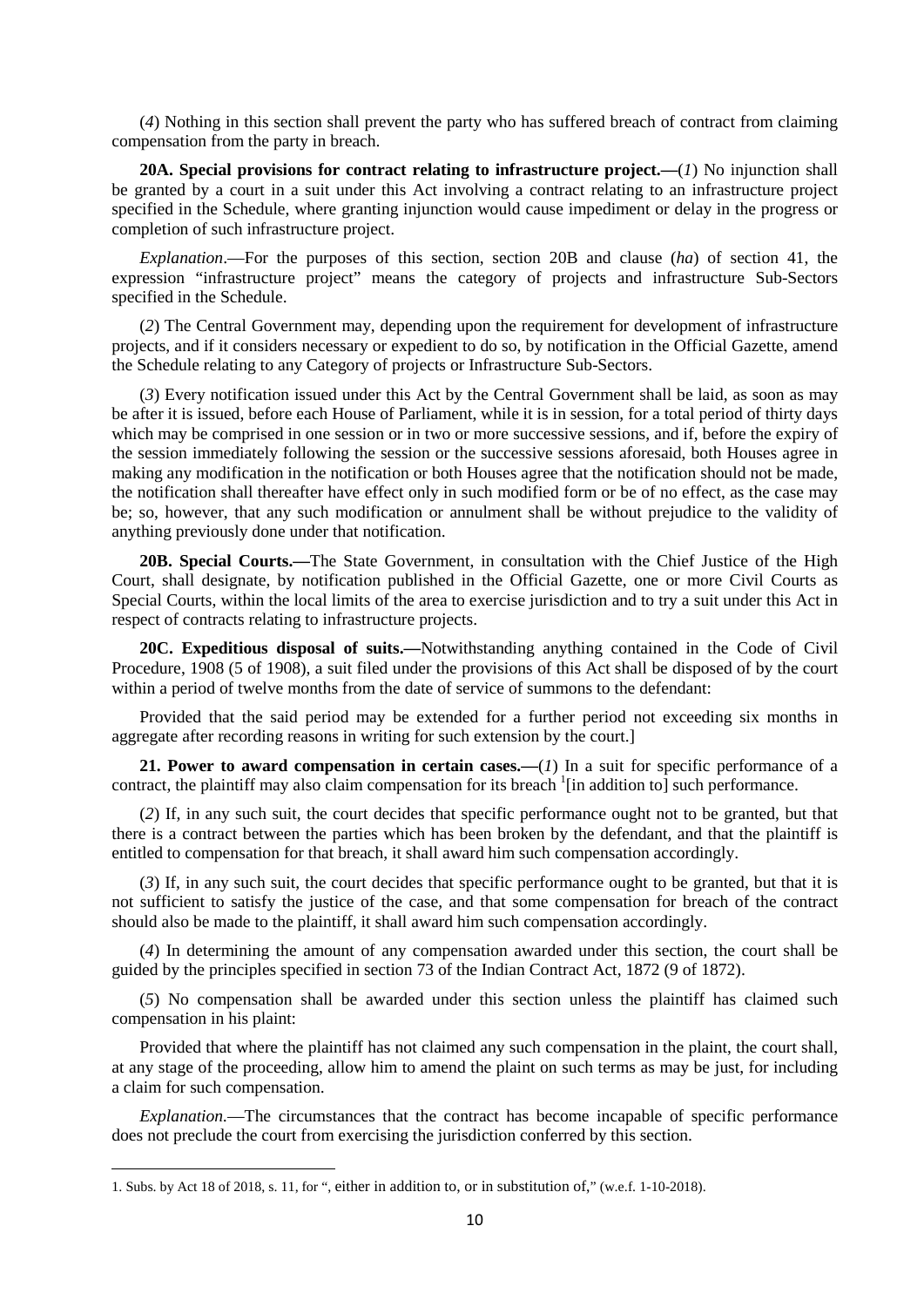**22. Power to grant relief for possession, partition, refund of earnest money, etc.—**(*1*) Notwithstanding anything to the contrary contained in the Code of Civil Procedure,1908 (5 of 1908), any person suing for the specific performance of a contract for the transfer of immovable property may, in an appropriate case, ask for—

(*a*) possession, or partition and separate possession, of the property in addition to such performance; or

(*b*) any other relief to which he may be entitled, including the refund of any earnest money or deposit paid or  $\frac{1}{2}$  [made by] him, in case his claim for specific performance is refused.

(*2*) No relief under clause (*a*) or clause (*b*) of sub-section (*1*) shall be granted by the court unless it has been specifically claimed:

Provident that where the plaintiff has not claimed any such relief in the plaint, the court shall, at any stage of the proceeding, allow him to amend the plaint on such terms as may be just for including a claim for such relief.

(*3*) The power of the court to grant relief under clause (*b*) of sub-section (*1*) shall be without prejudice to its powers to award compensation under section 21.

**23. Liquidation of damages not a bar to specific performance.—**(*1*) A contract, otherwise proper to be specifically enforced, may be so enforced, though a sum be named in itas the amount to be paid in case of its breach and the party in default is willing to pay the same, if the court, having regard to the terms of the contract and other attending circumstances, is satisfied that the sum was named only for the purpose of securing performance of the contract and not for the purpose of giving to the party in default an option of paying money in lieu of specific performance.

(*2*) When enforcing specific performance under this section, the court shall not also decree payment of the sum so named in the contract.

**24. Bar of suit for compensation for breach after dismissal of suit for specific performance.—** The dismissal of a suit for specific performance of a contract or part thereof shall bar the plaintiff's right to sue for compensation for the breach of such contract or part, as the case may be, but shall not bar his right to sue for any other relief to which he may be entitled, by reason of such breach.

### ENFORCEMENT OF AWARDS AND DIRECTIONS TO EXECUTE SETTLEMENTS

**25. Application of preceding sections to certain awards and testamentary directions to execute**  settlements.—The provisions of this Chapter as to contracts shall apply to awards to which <sup>2</sup>[the Arbitration and Conciliation Act, 1996 (26 of 1996)], does not apply and to directions in a will or codicil to execute a particular settlement.

#### CHAPTER III

### RECTIFICATION OF INSTRUMENTS

**26. When instrument may be rectified.—**(*1*) When, through fraud or a mutual mistake of the parties a contract or other instrument in writing [not being the articles of association of a company to which the Companies Act, 1956 (1 of 1956), applies] does not express their real intention, then—

(*a*) either party or his representative in interest may institute a suit to have the instrument rectified; or

(*b*) the plaintiff may, in any suit in which any right arising under the instrument is in issue, claim in his pleading that the instrument be rectified; or

(*c*) a defendant in any such suit as is referred to in clause (*b*), may, in addition to any other defence open to him, ask for rectification of the instrument.

<sup>1.</sup> Subs. by Act 52 of 1964, s. 3, and the Second Schedule, for "made to" (w.e.f. 29-12-1964).

<sup>2.</sup> Subs. by Act 18 of 2018, s. 12, for "the Arbitration Act, 1940 (10 of 1940)" (w.e.f. 1-10-2018).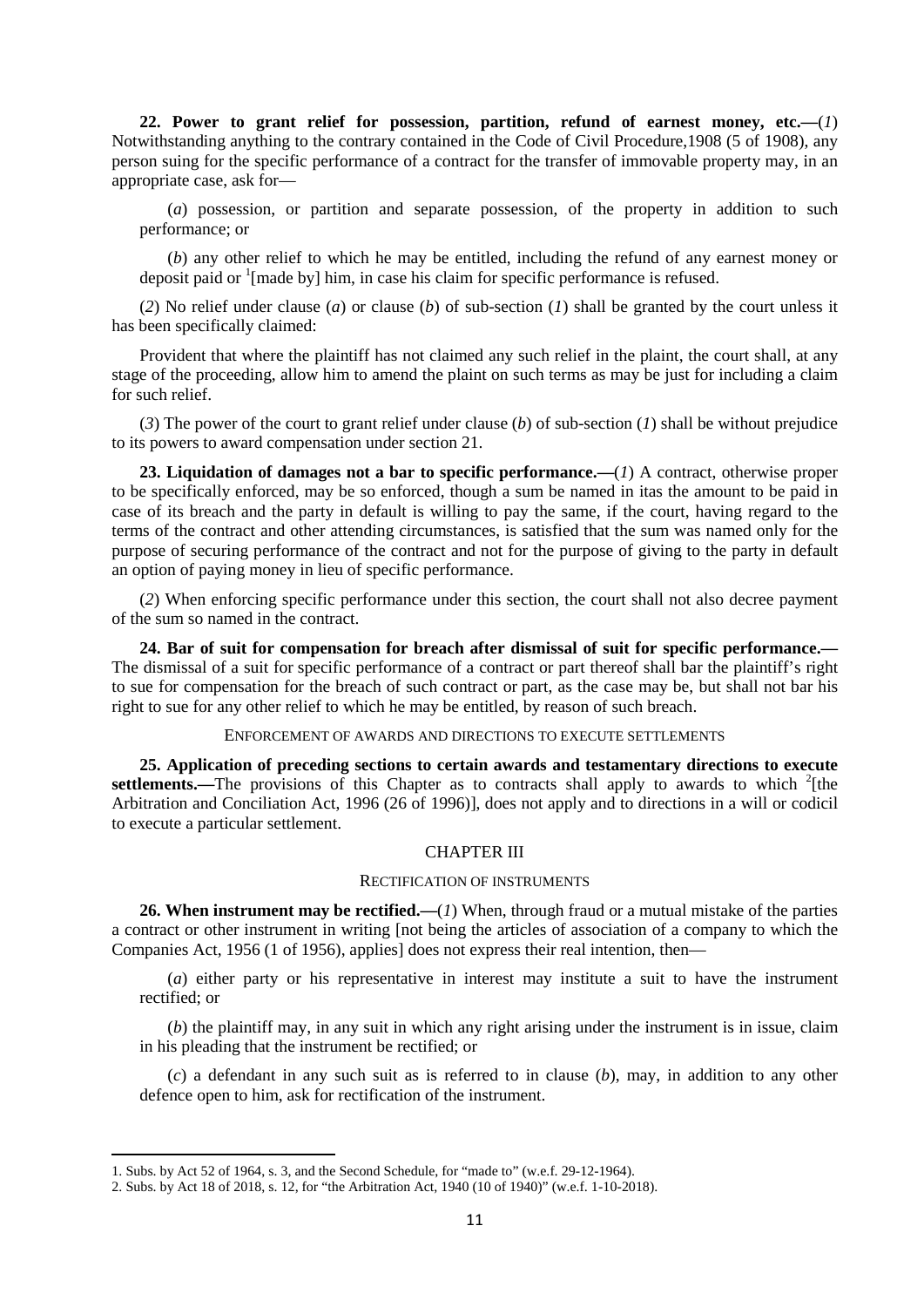(*2*) If, in any suit in which a contract or other instrument is sought to be rectified under sub-section (*1*), the court finds that the instrument, through fraud or mistake, does not express the real intention of the parties, the court may in its discretion, direct rectification of the instrument so as to express that intention, so far as this can be done without prejudice to rights acquired by third persons in good faith and for value.

(*3*) A contract in writing may first be rectified, and then if the party claiming rectification has so prayed in his pleading and the court thinks fit, may be specifically enforced.

(*4*) No relief for the rectification of an instrument shall be granted to any party under this section unless it has been specifically claimed:

Provided that where a party has not claimed any such relief in his pleading, the court shall, at any stage of the proceeding, allow him to amend the pleading on such terms as may be just for including such claim.

### CHAPTER IV

#### RESCISSION OF CONTRACTS

**27. When rescission may be adjudged or refused.—**(*1*) Any person interested in a contract may sue to have it rescinded, and such rescission may be adjudged by the court in any of the following cases, namely:—

(*a*) where the contract is voidable or terminable by the plaintiff;

(*b*) where the contract is unlawful for causes not apparent on its face and the defendant is more to blame than the plaintiff.

(*2*) Notwithstanding anything contained in sub-section (*1*), the court may refuse to rescind the contract—

(*a*) where the plaintiff has expressly or impliedly ratified the contract; or

(*b*) where, owing to the change of circumstances which has taken place since the making of the contract (not being due to any act of the defendant himself), the parties cannot be substantially restored to the position in which they stood when the contract was made; or

(*c*) where third parties have, during the subsistence of the contract, acquired rights in good faith without notice and for value; or

(*d*) where only a part of the contract is sought to be rescinded and such part is not severable from the rest of the contract.

*Explanation.*—In this section "contract" in relation to the territories to which the Transfer of Property Act, 1882 (4 of 1882), does not extend, means a contract in writing.

**28. Rescission in certain circumstances of contracts for the sale or lease of immovable property, the specific performance of which has been decreed.—**(*1*) Where in any suit a decree for specific performance of a contract for the sale or lease of immovable property has been made and the purchaser or lessee does not, within the period allowed by the decree or such further period as the court may allow, pay the purchase money or other sum which the court has ordered him to pay, the vendor or lessor may apply in the same suit in which the decree is made, to have the contract rescinded and on such application the court may, by order, rescind the contract either so far as regards the party in default or altogether, as the justice of the case may require.

(*2*) Where a contract is rescinded under sub-section (*1*), the court—

(*a*) shall direct the purchaser or the lessee, if he has obtained possession of the property under the contract, to restore such possession to the vendor or lessor; and

(*b*) may direct payment to the vendor or lessor of all the rents and profits which have accrued in respect of the property from the date on which possession was so obtained by the purchaser or lessee until restoration of possession to the vendor or lessor, and, if the justice of the case so requires, the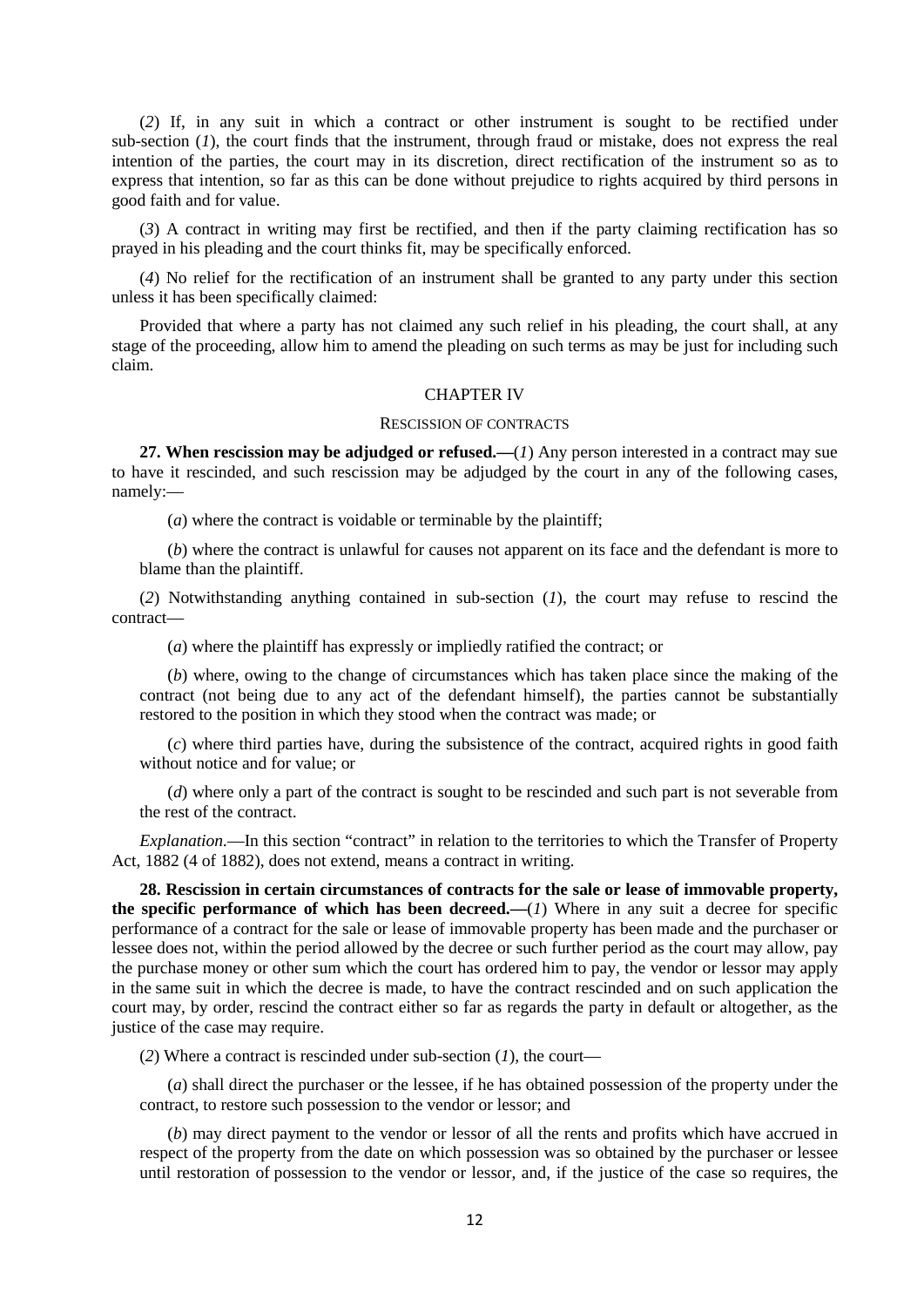refund of any sum paid by the vendee or the lessee as earnest money or deposit in connection with the contract.

(*3*) If the purchase or lessee pays the purchase money or other sum which he is ordered to pay under the decree within the period referred to in sub-section  $(I)$ , the court may, on application made in the same suit, award the purchaser or lessee such further relief as he may be entitled to, including in appropriate cases all or any of the following reliefs, namely:—

(*a*) the execution of a proper conveyance or lease by the vendor or lessor;

(*b*) the delivery of possession, or partition and separate possession, of the property on the execution of such conveyance or lease.

(*4*) No separate suit in respect of any relief which may be claimed under this section shall lie at the instance of a vendor, purchaser, lessor or lessee, as the case may be.

(*5*) The costs of any proceedings under this section shall be in the discretion of the court.

**29. Alternative prayer for rescission in suit for specific performance.—**A plaintiff instituting a suit for the specific performance of a contract in writing may pray in the alternative that, if the contract cannot be specifically enforced, it may be rescinded and delivered up to be cancelled; and the court, if it refuses to enforce the contract specifically, may direct it to be rescinded and delivered up accordingly.

**30. Court may require parties rescinding to do equity.—**On adjudging the rescission of a contract, the court may require the party to whom such relief is granted to restore, so far as may be, any benefit which he may have received from the other party and to make any compensation to him which justice may require.

### CHAPTER V

#### CANCELLATION OF INSTRUMENTS

**31. When cancellation may be ordered.**—(*1*) Any person against whom a written instrument is void or voidable, and who has reasonable apprehension that such instrument, if left outstanding may cause him serious injury, may sue to have it adjudged void or voidable; and the court may, in its discretion, so adjudge it and order it to be delivered up and cancelled.

(*2*) If the instrument has been registered under the Indian Registration Act, 1908 (16 of 1908), the court shall also send a copy of its decree to the officer in whose office the instrument has been so registered; and such officer shall note on the copy of the instrument contained in his books the fact of its cancellation.

**32. What instruments may be partially cancelled.—**Where an instrument is evidence of different rights or different obligations, the court may, in a proper case, cancel it in part and allow it to stand for the residue.

**33. Power to require benefit to be restored or compensation to be made when instrument is cancelled or is successfully resisted as being void or voidable.—**(*1*) On adjudging the cancellation of an instrument, the court may require the party to whom such relief is granted, to restore, so far as may be any benefit which he may have received from the other party and to make any compensation to him which justice may require.

(*2*) Where a defendant successfully resists any suit on the ground—

(*a*) that the instrument sought to be enforced against him in the suit is voidable, the court may if the defendant has received any benefit under the instrument from the other party, require him to restore, so far as may be, such benefit to that party or to make compensation for it;

(*b*) that the agreement sought to be enforced against him in the suit is void by reason of his not having been competent to contract under section 11 of the Indian Contract Act, 1872 (9 of 1872), the court may, if the defendant has received any benefit under the agreement from the other party, require him to restore, so far as may be, such benefit to that party, to the extent to which he or his estate has benefited thereby.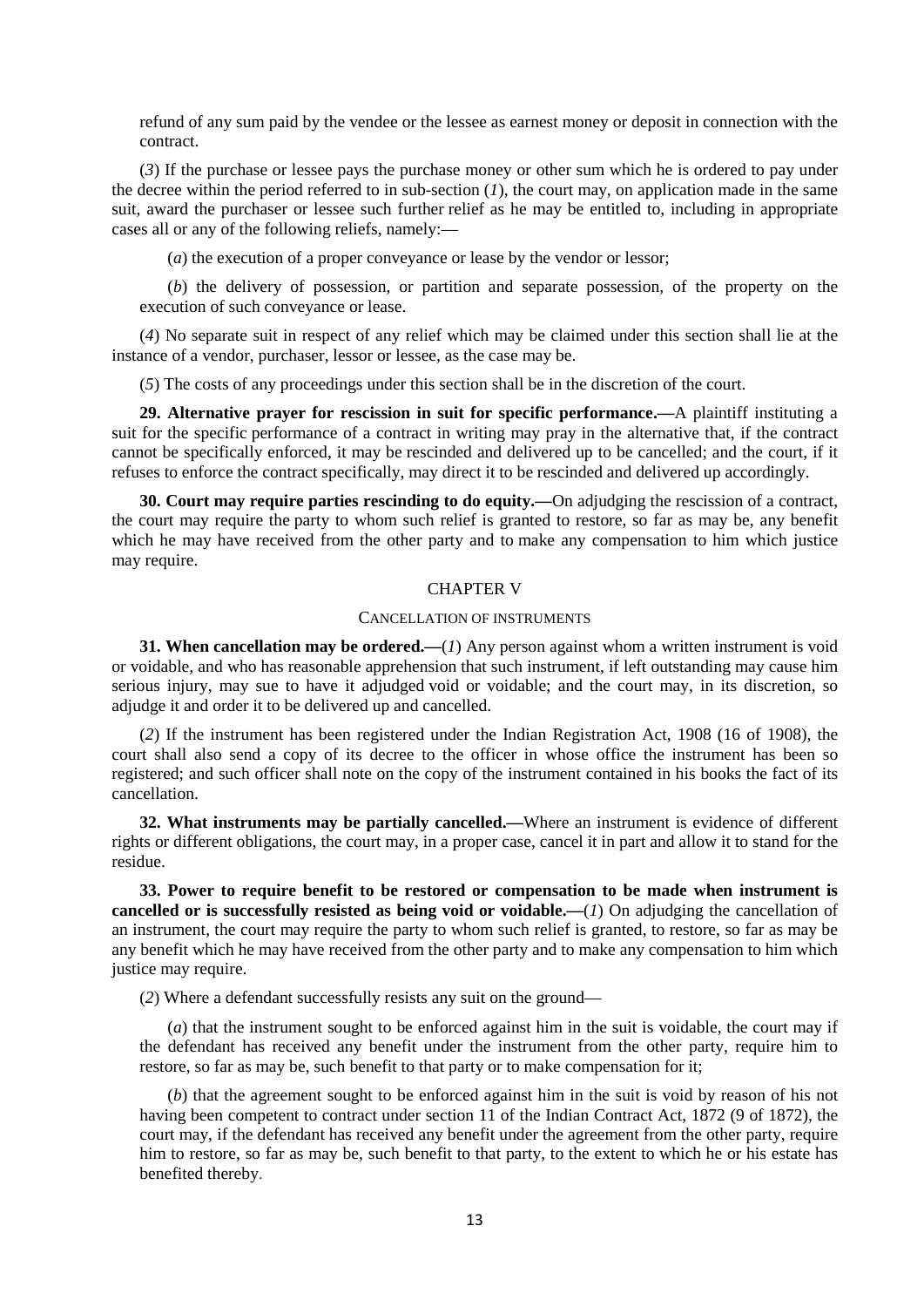#### CHAPTER VI

### DECLARATORY DECREES

**34. Discretion of court as to declaration of status or right.—**Any person entitled to any legal character, or to any right as to any property, may institute a suit against any person denying, or interested to deny, his title to such character or right, and the court may in its discretion make therein a declaration that he is so entitled, and the plaintiff need not in such suit ask for any further relief:

Provided that no court shall make any such declaration where the plaintiff, being able to seek further relief than a mere declaration of title, omits to do so.

*Explanation.*—A trustee of property is a "person interested to deny" a title adverse to the title of some one who is not inexistence, and for whom, if in existence, he would be a trustee.

**35. Effect of declaration.—**A declaration made under this Chapter is binding only on the parties to the suit, persons claiming through them respectively, and, where any of the parties are trustees, on the persons for whom, if in existence at the date of the declaration, such parties would be trustees.

### PART III

#### PREVENTIVE RELIEF

### CHAPTER VII

### INJUNCTIONS GENERALLY

**36. Preventive relief how granted.—**Preventive relief is granted at the discretion of the court by injunction, temporary or perpetual.

**37. Temporary and perpetual injunctions.—**(*1*) Temporary injunctions are such as are to continue until a specific time, or until the further order of the court, and they maybe granted at any stage of a suit, and are regulated by the Code of Civil Procedure, 1908 (5 of 1908).

(*2*) A perpetual injunction can only be granted by the decree made at the hearing and upon the merits of the suit; the defendant is thereby perpetually enjoined from the assertion of a right, or from the commission of an act, which would be contrary to the rights of the plaintiff.

### CHAPTER VIII

### PERPETUAL INJUNCTIONS

**38. Perpetual injunction when granted.**—(*1*) Subject to the other provisions contained in or referred to by this Chapter, a perpetual injunction may be granted to the plaintiff to prevent the breach of an obligation existing in his favour, whether expressly or by implication.

(*2*) When any such obligation arises from contract, the court shall be guided by the rules and provisions contained in Chapter II.

(*3*) When the defendant invades or threatens to invade the plaintiff's right to, or enjoyment of, property, the court may grant a perpetual injunction in the following cases, namely:—

(*a*) where the defendant is trustee of the property for the plaintiff;

(*b*) where there exists no standard for ascertaining the actual damage caused, or likely to be caused, by the invasion;

(*c*) where the invasion is such that compensation in money would not afford adequate relief;

(*d*) where the injunction is necessary to prevent a multiplicity of judicial proceedings.

**39. Mandatory injunctions.—**When, to prevent the breach of an obligation, it is necessary to compel the performance of certain acts which the court is capable of enforcing, the court may in its discretion grant an injunction to prevent the breach complained of, and also to compel performance of the requisite acts.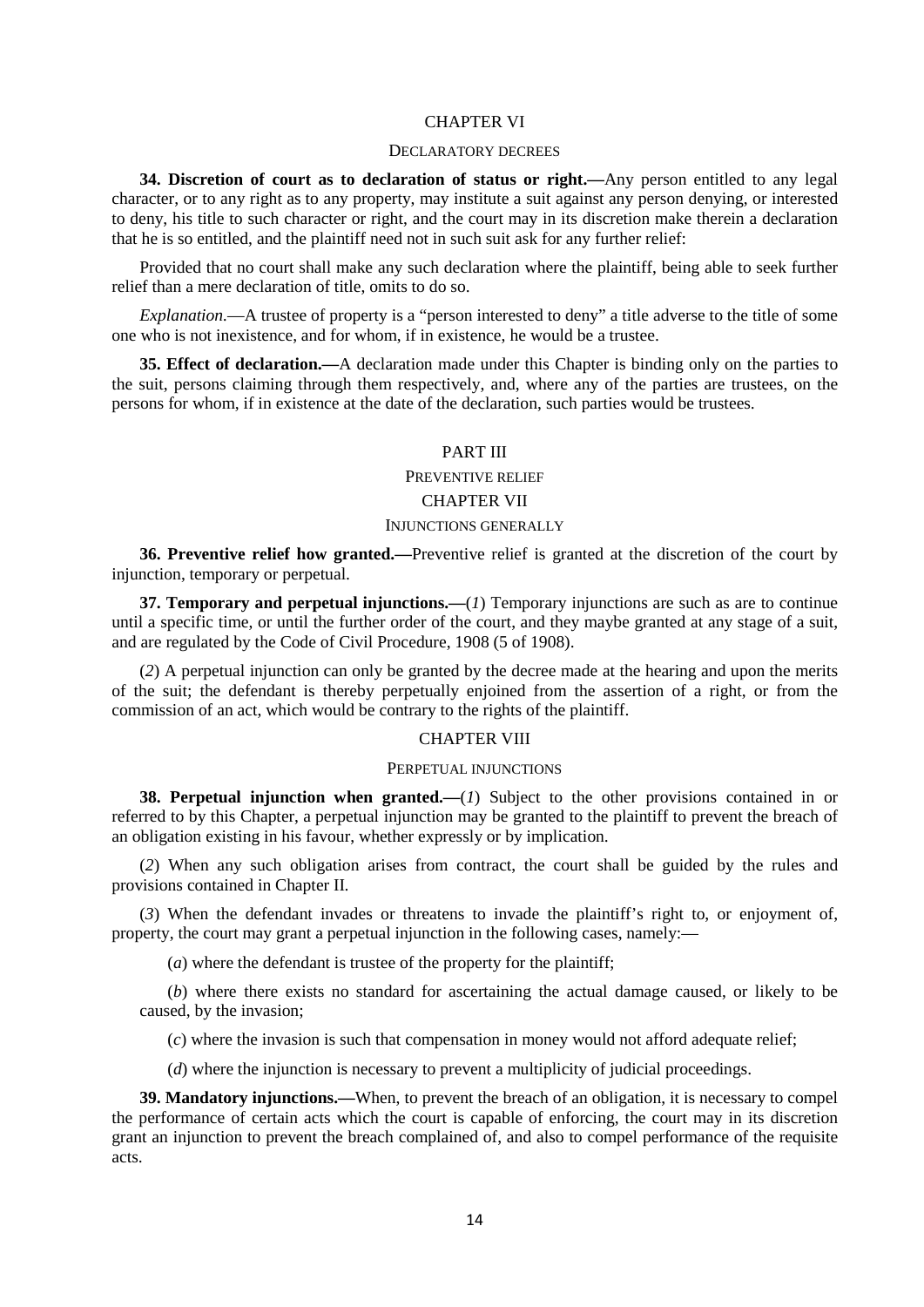**40. Damages in lieu of, or in addition to, injunction.—**(*1*) The plaintiff in a suit for perpetual injunction under section 38, or mandatory injunction under section 39, may claim damages either in addition to, or in substitution for, such injunction and the court may, if it thinks fit, award such damages.

(*2*) No relief for damages shall be granted under this section unless the plaintiff has claimed such relief in his plaint:

Provided that where no such damages have been claimed in the plaint, the court shall, at any stage of the proceedings, allow the plaintiff to amend the plaint on such terms as may be just for including such claim.

(*3*) The dismissal of a suit to prevent the breach of an obligation existing in favour of the plaintiff shall bar his right to sue for damages for such breach.

**41. Injunction when refused.—**An injunction cannot be granted—

(*a*) to restrain any person from prosecuting a judicial proceeding pending at the institution of the suit in which the injunction is sought, unless such restraint is necessary to prevent a multiplicity of proceedings;

(*b*) to restrain any person from instituting or prosecuting any proceeding in a court not sub-ordinate to that from which the injunction is sought;

(*c*) to restrain any person from applying to any legislative body;

(*d*) to restrain any person from instituting or prosecuting any proceeding in a criminal matter;

(*e*) to prevent the breach of a contract the performance of which would not be specifically enforced;

(*f*) to prevent, on the ground of nuisance, an act of which it is not reasonably clear that it will be a nuisance;

(*g*) to prevent a continuing breach in which the plaintiff has acquiesced;

(*h*) when equally efficacious relief can certainly be obtained by any other usual mode of proceeding except in case of breach of trust;

 $\int$ <sup>1</sup>[(*ha*) if it would impede or delay the progress or completion of any infrastructure project or interfere with the continued provision of relevant facility related thereto or services being the subject matter of such project.]

(*i*) when the conduct of the plaintiff or his agents has been such as to disentitle him to be the assistance of the court;

(*j*) when the plaintiff has no personal interest in the matter.

**42. Injunction to perform negative agreement.—**Notwithstanding anything contained in clause (*e*) of section 41, where a contract comprises an affirmative agreement to do a certain act, coupled with a negative agreement, express or implied, not to do a certain act, the circumstance that the court is unable to compel specific performance of the affirmative agreement shall not preclude it from granting an injunction to perform the negative agreement:

Provided that the plaintiff has not failed to perform the contract so far as it is binding on him.

 $2*$  $*$   $*$   $*$   $*$   $*$   $*$   $*$ 

<sup>1.</sup> Ins. by Act 18 of 2018, s. 13 (w.e.f. 1-10-2018).

<sup>2.</sup> Sections 43 and 44 rep. by the Repealing and Amending Act, 1974 (56 of 1974), s. 2 and the First Schedule (w.e.f. 20-12-1974).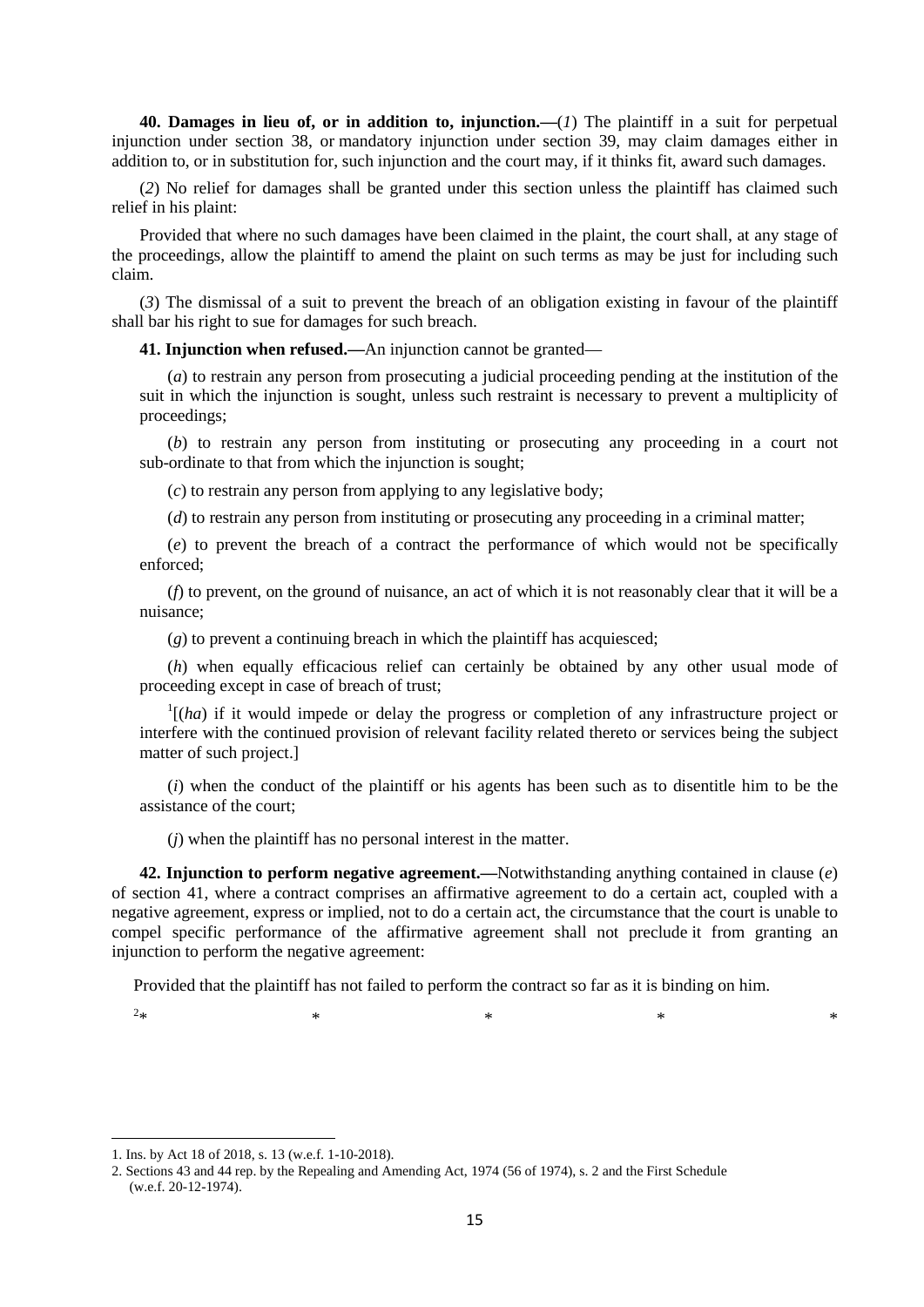### 1 [THE SCHEDULE

## [*See* sections 20A and 41 (*ha*)]

# **Category of projects and Infrastructure Sub-Sectors**

| Sl. No. | Category                | <b>Infrastructure Sub-Sectors</b>                                                                                                                                                                                                                                          |
|---------|-------------------------|----------------------------------------------------------------------------------------------------------------------------------------------------------------------------------------------------------------------------------------------------------------------------|
| 1       | $\overline{2}$          | 3                                                                                                                                                                                                                                                                          |
| 1.      | Transport               | (a) Road and bridges                                                                                                                                                                                                                                                       |
|         |                         | (b) Ports (including Capital Dredging)                                                                                                                                                                                                                                     |
|         |                         | (c) Shipyards (including a floating or land-based facility with the<br>essential features of waterfront, turning basin, berthing and docking<br>facility, slipways or ship lifts, and which is self-sufficient for carrying<br>on shipbuilding/repair/breaking activities) |
|         |                         | (d) Inland Waterways                                                                                                                                                                                                                                                       |
|         |                         | $(e)$ Airports                                                                                                                                                                                                                                                             |
|         |                         | (f) Railway Track, tunnels, viaducts, bridges, terminal infrastructure<br>including stations and adjoining commercial infrastructure                                                                                                                                       |
|         |                         | (g) Urban Public Transport (except rolling stock in case of urban road<br>transport)                                                                                                                                                                                       |
| 2.      | Energy                  | (a) Electricity Generation                                                                                                                                                                                                                                                 |
|         |                         | (b) Electricity Transmission                                                                                                                                                                                                                                               |
|         |                         | $(c)$ Electricity Distribution                                                                                                                                                                                                                                             |
|         |                         | $(d)$ Oil pipelines                                                                                                                                                                                                                                                        |
|         |                         | (e) Oil/Gas/Liquefied Natural Gas (LNG) storage facility(including<br>strategic storage of crude oil)                                                                                                                                                                      |
|         |                         | (f) Gas pipelines (including city gas distribution network)                                                                                                                                                                                                                |
| 3.      | Water and<br>Sanitation | (a) Solid Waste Management                                                                                                                                                                                                                                                 |
|         |                         | $(b)$ Water supply pipelines                                                                                                                                                                                                                                               |
|         |                         | $(c)$ Water treatment plants                                                                                                                                                                                                                                               |
|         |                         | (d) Sewage collection, treatment and disposal system                                                                                                                                                                                                                       |
|         |                         | (e) Irrigation (dams, channels, embankments, etc.)                                                                                                                                                                                                                         |
|         |                         | (f) Storm Water Drainage System                                                                                                                                                                                                                                            |
|         |                         | $(g)$ Slurry pipelines                                                                                                                                                                                                                                                     |
| 4.      | Communication           | (a) Telecommunication (Fixed network including optic fibre/wire/cable<br>networks which provide broadband/internet)                                                                                                                                                        |
|         |                         | $(b)$ Telecommunication towers                                                                                                                                                                                                                                             |
|         |                         | (c) Telecommunications and Telecom Services                                                                                                                                                                                                                                |

<sup>1.</sup> Ins. by Act 18 of 2018, s. 14 (w.e.f. 1-10-2018).